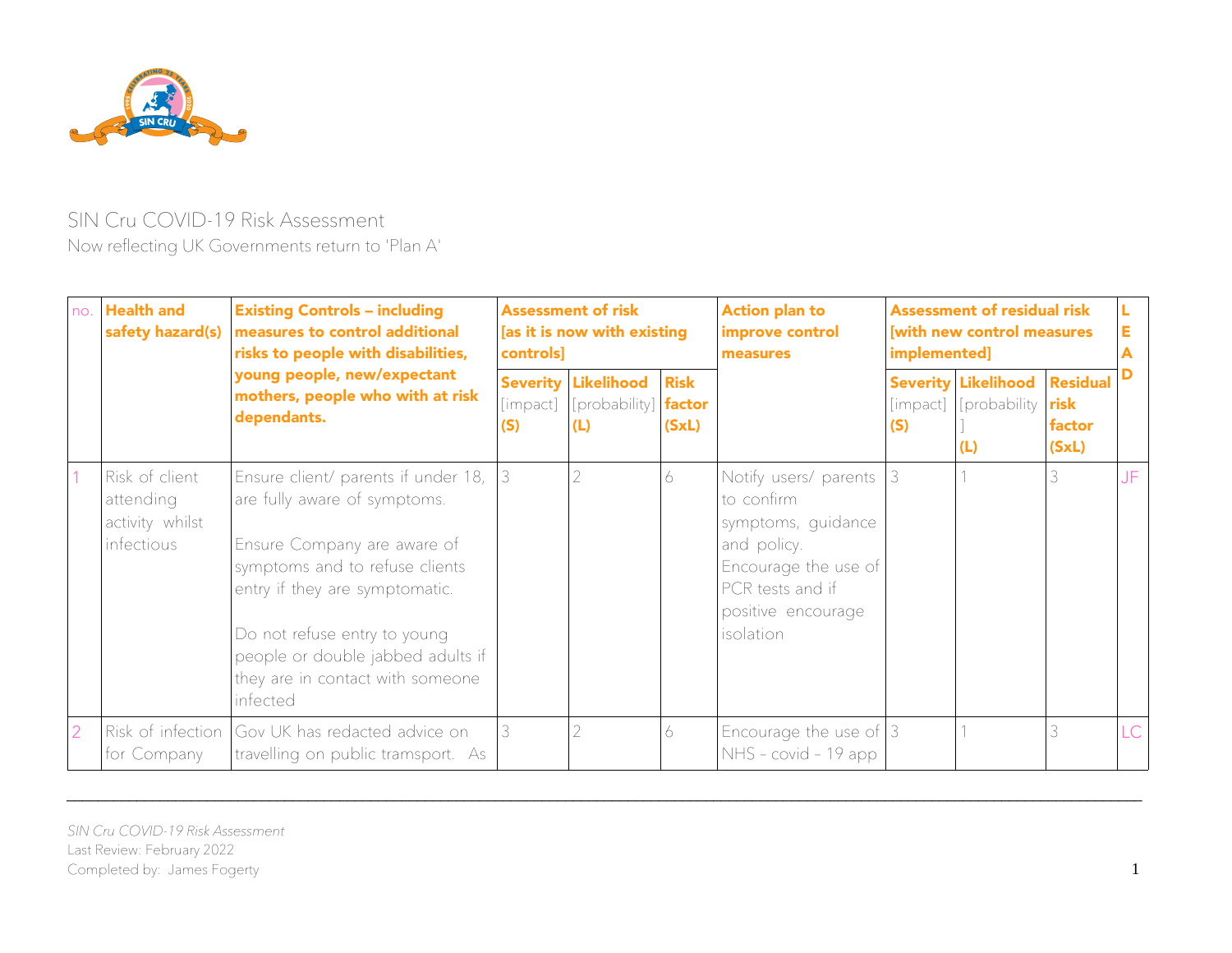| travelling to<br>work                                | a company we advise all our<br>workers to do whatever makes<br>them feel safe.<br>https://www.nhs.uk/every-mind-<br>matters/coronavirus/tips-to-cope-<br>with-anxiety-lockdown-lifting/                                                 |                |   | Encourage washing<br>hands ans use of<br>facemasks in built<br>up areas<br>Company to adhere<br>to local authority or<br>travel provider rules<br>where applicable eg:<br>TFL "face coverings<br>must be worn for the<br>full duration of<br>journeys on the TFL<br>network, including<br>inside our stations<br>and bus stations" |   |   |     |
|------------------------------------------------------|-----------------------------------------------------------------------------------------------------------------------------------------------------------------------------------------------------------------------------------------|----------------|---|------------------------------------------------------------------------------------------------------------------------------------------------------------------------------------------------------------------------------------------------------------------------------------------------------------------------------------|---|---|-----|
| Company<br>supporting<br>clients in the<br>community | Dispose of masks in black nabbed $ 3 $<br>bins, not public waste disposal<br>bins<br>Company to read most recent Gov<br>quidelines:<br>https://www.gov.uk/guidance/covi<br>d-19-coronavirus-restrictions-what-<br>you-can-and-cannot-do | $\overline{2}$ | 6 | Individual risk<br>assessment where<br>necessary.<br>Provide PPE to<br>Company for use on<br>public transport -<br>masks and hand<br>sanitiser<br>Encouraging open<br>windows and fresh<br>air in spaces                                                                                                                           | 3 | 3 | LC. |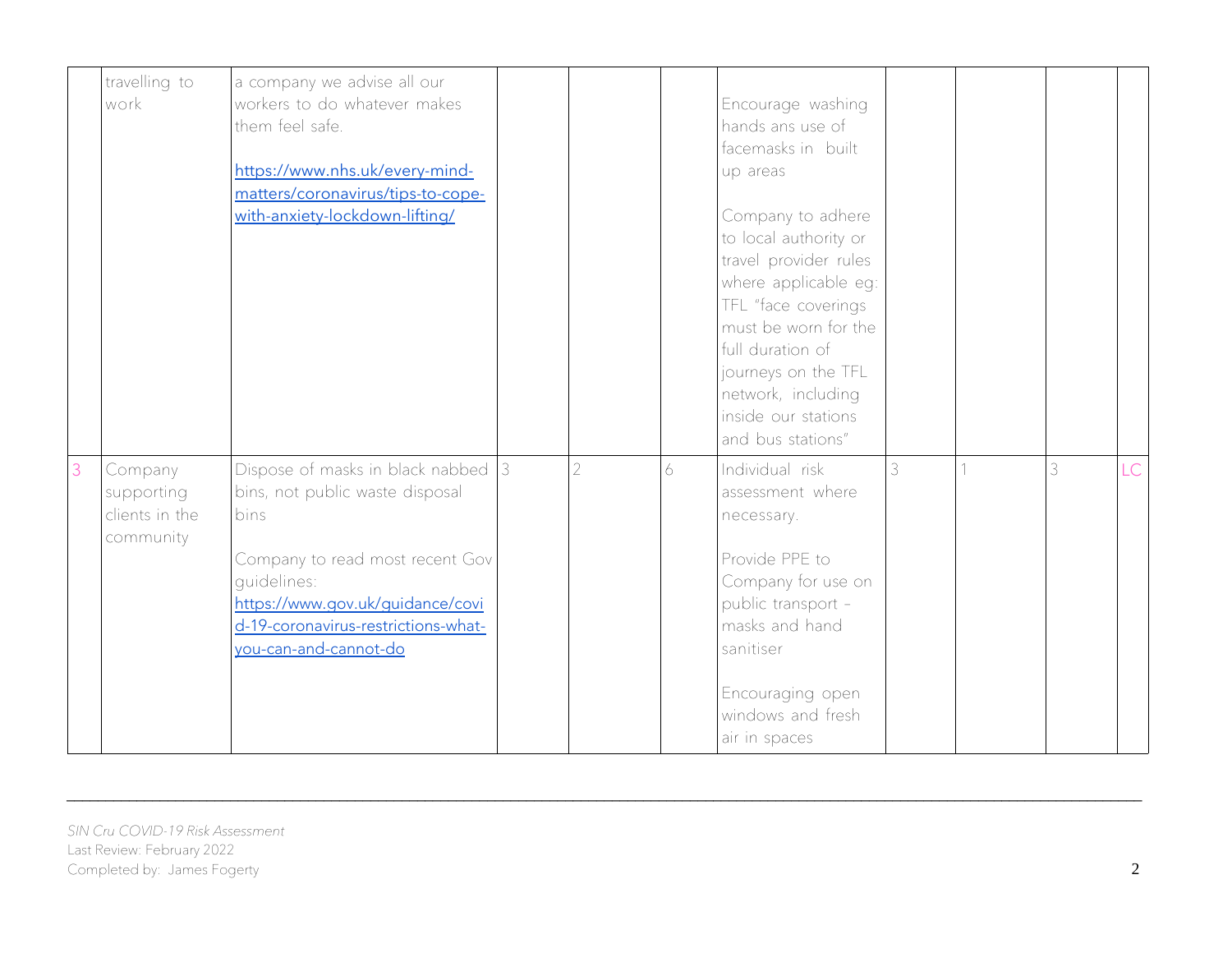| 4 | Company<br>supporting<br>clients in<br>schools and<br>other<br>community<br>venues               | Adhere to policies and<br>procedures and risk assessment of<br>the school/ centre.<br>SIN Cru will clearly request and<br>advise on venues policies risk<br>assessments and procedures in<br>advance.<br>Company to request clear advice<br>when arriving at venue to be up to<br>date on venues policies and<br>procedures. |   | 2 | 6. | Ensure copies of<br>school policies,<br>procedures and risk<br>assessments are<br>shared with the<br>Company                                                                                                                                            | 3 | 3 | JF.                               |
|---|--------------------------------------------------------------------------------------------------|------------------------------------------------------------------------------------------------------------------------------------------------------------------------------------------------------------------------------------------------------------------------------------------------------------------------------|---|---|----|---------------------------------------------------------------------------------------------------------------------------------------------------------------------------------------------------------------------------------------------------------|---|---|-----------------------------------|
| 5 | Responding to<br>a client / staff<br>member<br>displaying<br>symptoms<br>whilst lone<br>-working | Encourage the client or company<br>member to get tested as soon as<br>possible. Work with them to make<br>sure if positive, it is reported via<br>the NHS app and or track and<br>trace. In a positive case, follow<br>procedure to notify others who<br>were present                                                        |   |   | 3  | Ensure that<br>emergency contact is<br>available to collect/<br>receive client as soon<br>as possible.<br>Ensure Company<br>have PPE for use in<br>case of client<br>displaying symptoms<br>updated emergency<br>contact for all clients<br>and Company |   | 3 | JF.<br>LC<br>Co<br>m.<br>pa<br>ny |
| 6 | Responding to<br>a client/<br>Company                                                            | Follow schools own procedure.<br>Room has been identified                                                                                                                                                                                                                                                                    | 3 |   | 3  | Follow schools' own<br>policy around<br>healthh and                                                                                                                                                                                                     | 3 | 3 | JF.<br>LC                         |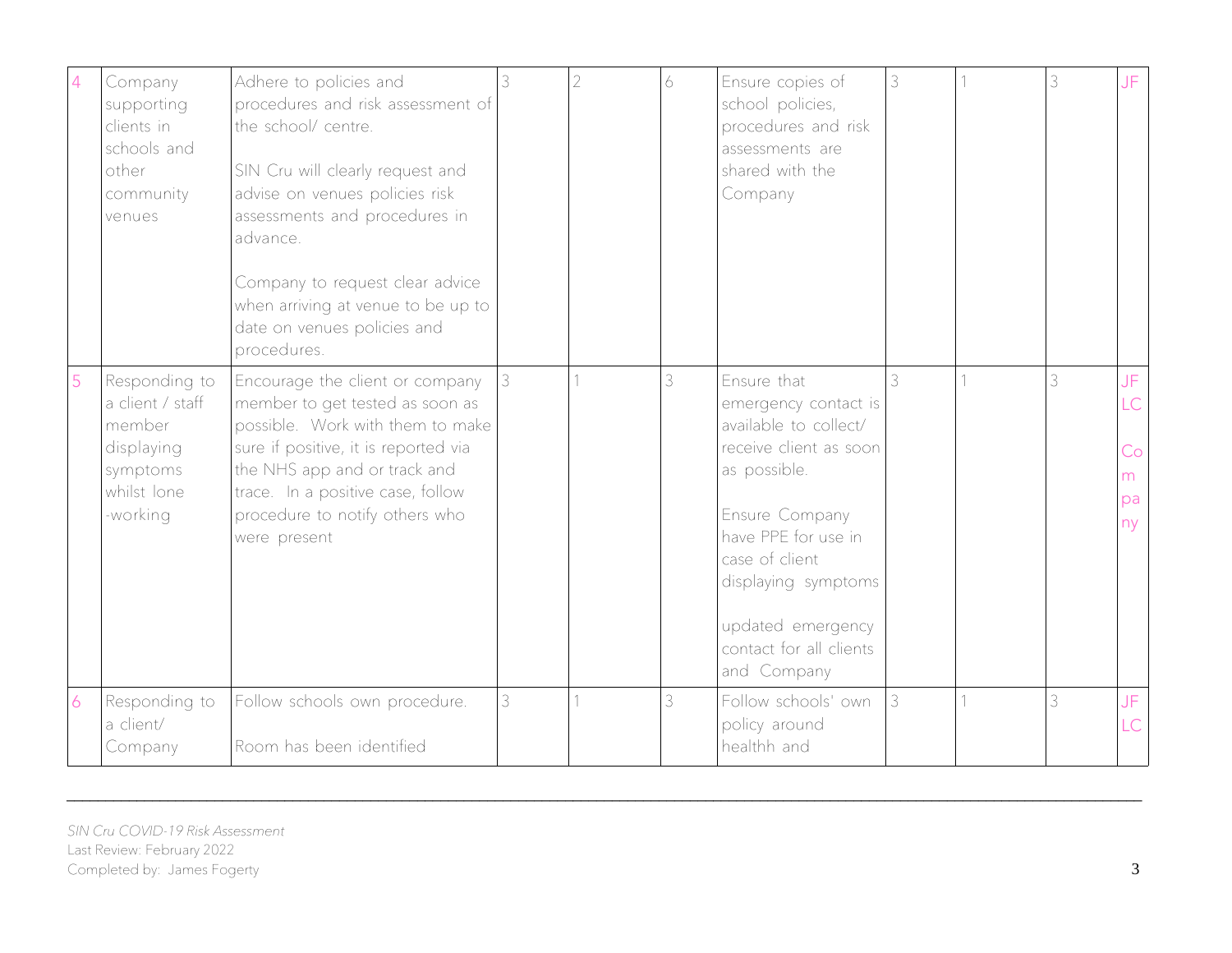|   | member<br>displaying<br>symptoms<br>whilst in<br>education<br>setting.                                                               | enabling contagion to be<br>contained. Make sure school C-19<br>lead is aware.<br>If persistent, tell company<br>member to PCR test. If positive,<br>encourage they isolate.              |                |   | attendance.<br>Ensure Company<br>have suitable PPE for<br>use if client displays<br>symptoms<br>Ensure Company<br>know how and where<br>to get tested.<br>Support company<br>member, advise<br>through situation. |          |                | Co<br>m<br>pa<br>ny |
|---|--------------------------------------------------------------------------------------------------------------------------------------|-------------------------------------------------------------------------------------------------------------------------------------------------------------------------------------------|----------------|---|-------------------------------------------------------------------------------------------------------------------------------------------------------------------------------------------------------------------|----------|----------------|---------------------|
|   | Consideration<br>of social<br>distancing<br>practicalities<br>within rehearsal<br>space                                              | Encourage regular handwashing<br>for atleast 20 seconds<br>Wipe down touch points at the<br>beginning and end of sessions<br>Discourage sharing equipment                                 |                | 3 | Clients and where<br>possible, company<br>members to bring<br>their own<br>equipment.<br>Provide hand<br>sanitiser in clear sight                                                                                 | 3        | 3              | LC                  |
| 8 | Increased risk<br>of high severity<br>of illness from<br>COVID-19 for<br>extremely<br>vulnerable<br>groups (health<br>conditions who | Shielding is currently paused.<br>https://www.gov.uk/government/<br>publications/guidance-on-<br>shielding-and-protecting-<br>extremely-vulnerable-persons-<br>from-covid-19/quidance-on- | $\overline{4}$ | 8 | Individual risk<br>assessments to be<br>completed where<br>appropriate. Take<br>into account<br>company members'<br>mental health being<br>affected by the                                                        | $\Delta$ | $\overline{4}$ | <b>BR</b>           |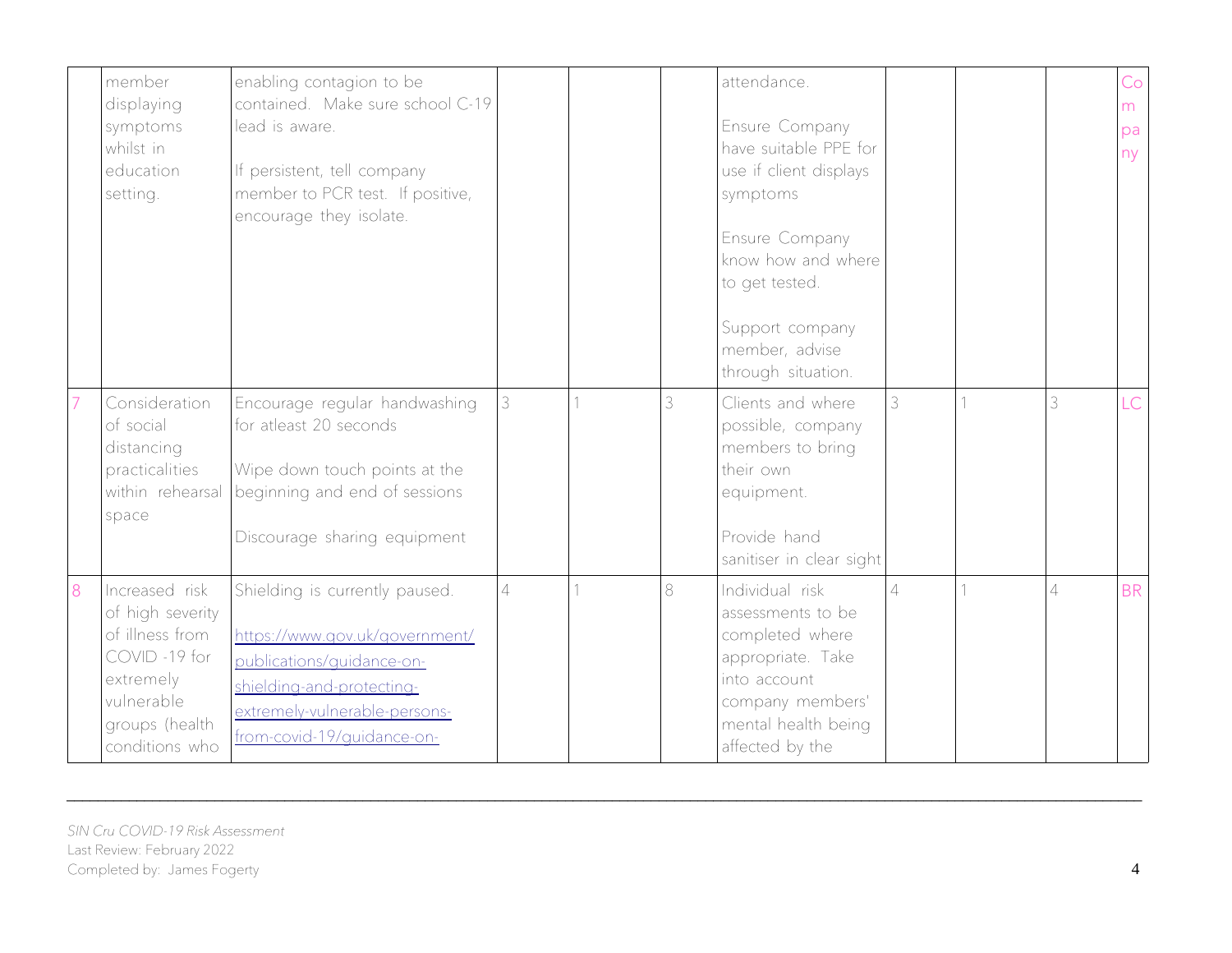|    | received a<br>or living with<br>someone in this<br>group               | shielding letter)   shielding-and-protecting-<br>extremely-vulnerable-persons-<br>from-covid-19                                                                                                                      |                          |   |                 | anxiety of infection                                                                                                                                                                                                            |                |                |   |           |
|----|------------------------------------------------------------------------|----------------------------------------------------------------------------------------------------------------------------------------------------------------------------------------------------------------------|--------------------------|---|-----------------|---------------------------------------------------------------------------------------------------------------------------------------------------------------------------------------------------------------------------------|----------------|----------------|---|-----------|
| 9  | Ensuring safe<br>staffing levels                                       | Ensure contingency back-up<br>Company members for cover in<br>the event of sickness/absence<br>Cancellation of session if<br>insufficient Company members<br>available                                               | $\overline{\mathcal{A}}$ |   | 4               | Establish Company<br>members availability<br>and suitability for<br>cover                                                                                                                                                       | 3              |                | 3 | <b>LC</b> |
| 10 | Supporting<br>Company<br>anxiety and<br>mental health<br><i>issues</i> | Company meditation and wellness $4$<br>sessions<br>Signpost to resources and support<br>(e.g AnxietyUK, Mind, other<br>relevant support groups)<br>Supervision and support from<br>line-manager (remote if required) |                          | 3 | 12 <sup>°</sup> | Company meeting<br>held virtually to<br>consult on risk<br>assessment, planning<br>and address<br>concerns<br>Company members<br>suffering from<br>mental health issues<br>to be referred to GP<br>for support and sick<br>note | $\overline{4}$ | $\overline{2}$ | 8 | LC<br>JF  |
| 11 | Managing<br>parental anxiety support                                   | Signposting to relevant sources of $ 3 $<br>Referrals to other agencies where<br>appropriate                                                                                                                         |                          | 4 | 12              | Sharing risk<br>assessment,<br>proposals, and<br>relevant government<br>quidance with                                                                                                                                           | 3              | 3              | 9 | LC<br>JF  |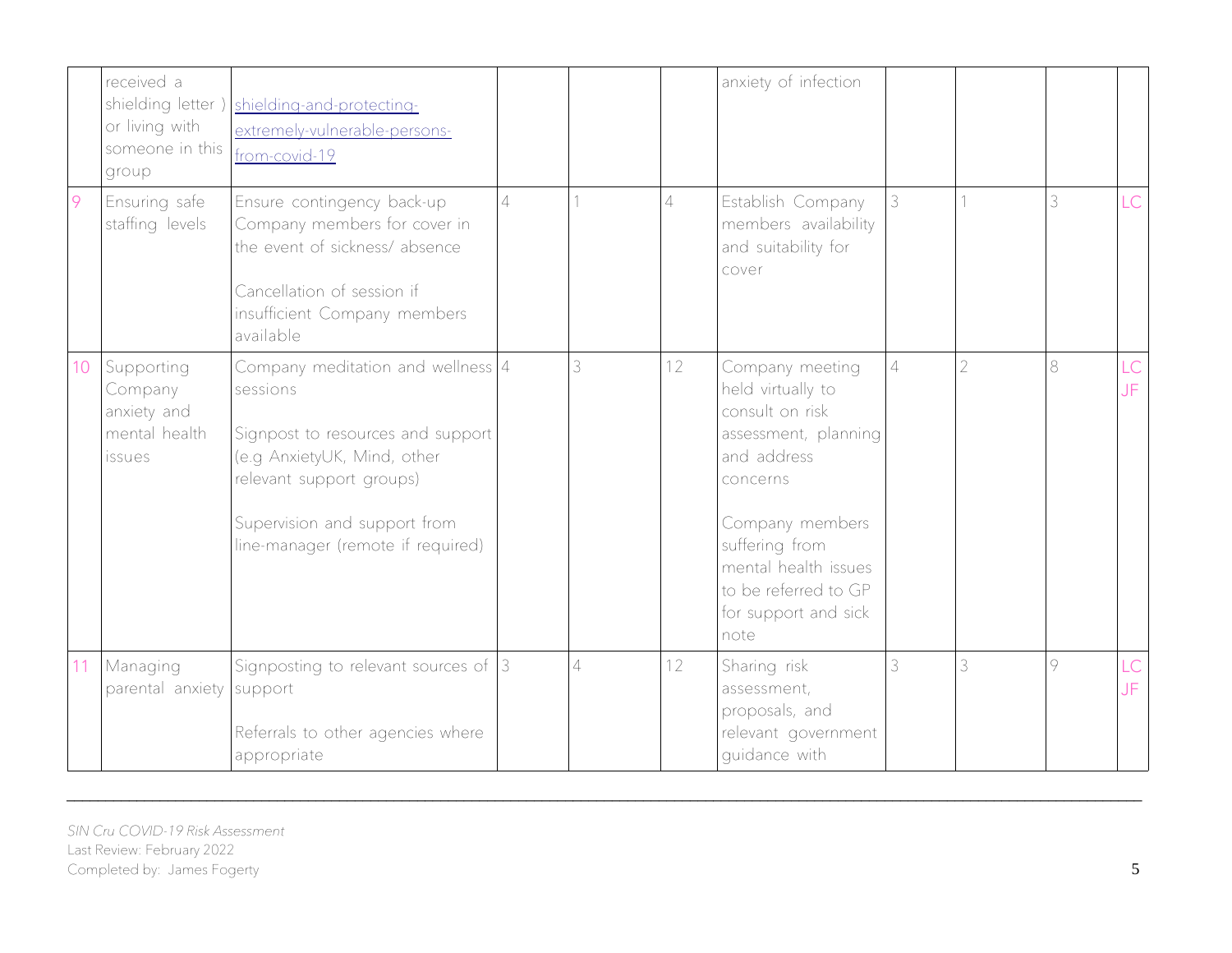|                 |                                                                          |                                                                                                                                                                                                                                                                                                                                                                                                                                                                                                                                                  |   |                |   | parents<br>https://www.gov.uk/<br>government/publicat<br>ions/actions-for-<br>schools-during-the-<br>coronavirus-outbreak<br>clear expectations<br>shared with parents                                                                                                                                                                                                                                               |   |   |                                  |
|-----------------|--------------------------------------------------------------------------|--------------------------------------------------------------------------------------------------------------------------------------------------------------------------------------------------------------------------------------------------------------------------------------------------------------------------------------------------------------------------------------------------------------------------------------------------------------------------------------------------------------------------------------------------|---|----------------|---|----------------------------------------------------------------------------------------------------------------------------------------------------------------------------------------------------------------------------------------------------------------------------------------------------------------------------------------------------------------------------------------------------------------------|---|---|----------------------------------|
| 12 <sup>°</sup> | Enhanced<br>cleanliness and<br>good hygiene<br>practices in<br>workshops | Follow government guidelines<br>https://www.gov.uk/government/<br>publications/covid-19-<br>decontamination-in-non-<br>healthcare-settings<br>Daily checklist of cleaning to<br>ensure all frequently used objects<br>are cleaned<br>Only clients who are symptom<br>free or have completed the<br>required isolation period or<br>achieved a negative test result are<br>able to attend<br>Only Company who are symptom<br>free or have completed the<br>required isolation period or<br>achieved a negative test result are<br>allowed to work | 3 | $\overline{2}$ | 6 | Company made<br>aware of additional<br>cleaning<br>responsibilities and<br>briefed on infection<br>control<br>In areas where a<br>break out of COVID-<br>19 is suspected, all<br>cleaning materials<br>will be double<br>bagged, then stored<br>securely for 72 hours<br>and thrown away in<br>the regular rubbish<br>after cleaning is<br>finished<br>Company and clients<br>bringing food must<br>supply this in a | 3 | 3 | LC<br>JF.<br>Co<br>m<br>pa<br>ny |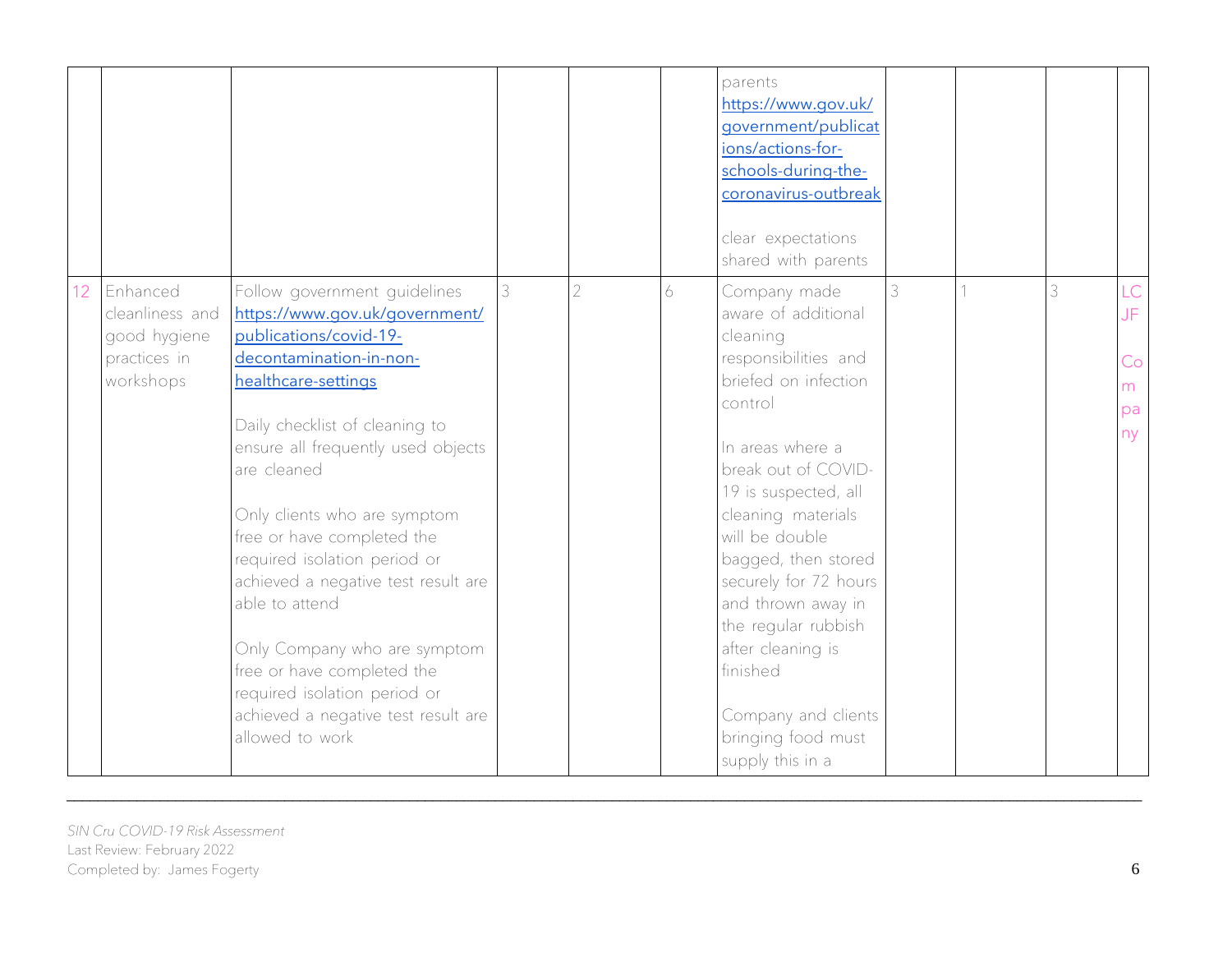|                                                             | Staffing levels limited to only<br>those required to care for the<br>expected occupancy levels on any<br>given day that meets clients'<br>needs and achieves the cleaning<br>requirements                                                                                                                                               |   |   |                 | container in separate<br>labelled carrier bag<br>Reinforce health and<br>safety messages for<br>all                                                                                                                                                                                                                                                                                                      |                |         |     |
|-------------------------------------------------------------|-----------------------------------------------------------------------------------------------------------------------------------------------------------------------------------------------------------------------------------------------------------------------------------------------------------------------------------------|---|---|-----------------|----------------------------------------------------------------------------------------------------------------------------------------------------------------------------------------------------------------------------------------------------------------------------------------------------------------------------------------------------------------------------------------------------------|----------------|---------|-----|
|                                                             | Where safe to do so, windows will<br>be opened to allow for airflow<br>Company informed they are to<br>wear clean clothes, changed and<br>washed regularly<br>Sanitiser to be used by Company<br>to wipe down all door handles,<br>banisters, light switches, plug<br>sockets, toilet seats, chains, and<br>taps and other touch points |   |   |                 | To establish<br>procedures to<br>ensure regular<br>handwashing in<br>accordance with the<br>quidelines:<br>Company and clients<br>to wash hands when<br>entering the setting;<br>after coughing or<br>sneezing; after using<br>the toilet; before and<br>after handling food;<br>after working on the<br>floor; prior to leaving<br>the setting<br>Hand sanitiser for all<br>Company working<br>off-site |                |         |     |
| 13 Clients<br>exhibiting<br>mental health<br>and well-being | Clients identified where they may<br>be concerns<br>List of useful websites to be made                                                                                                                                                                                                                                                  | 4 | 3 | 12 <sup>°</sup> | Company briefed on $ 4 $<br>safeguarding<br>quidance and<br>referral processes for                                                                                                                                                                                                                                                                                                                       | $\overline{2}$ | $\,8\,$ | LC. |